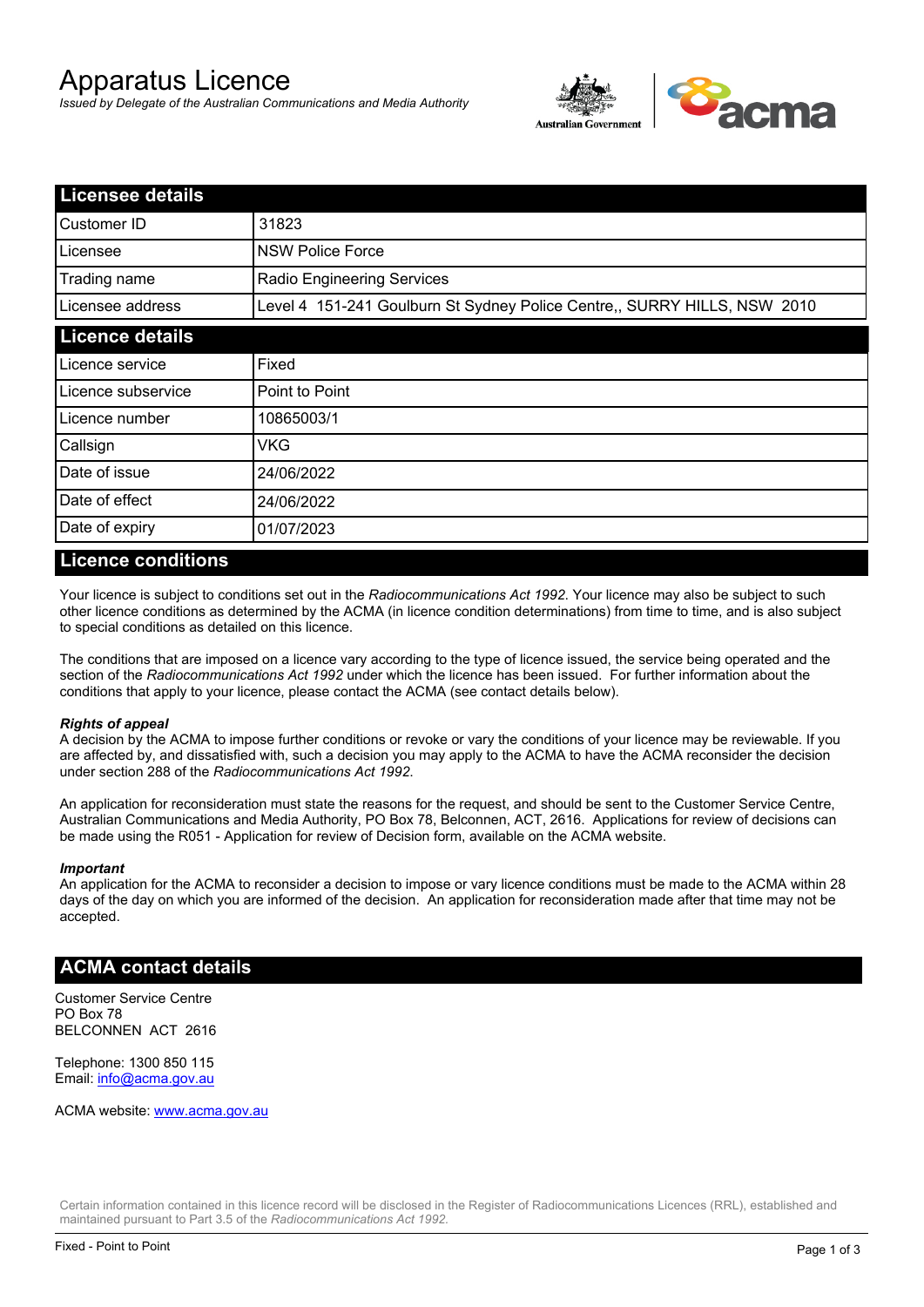# **Advisory Notes applying to licence no.: 10865003/1**

Conditions applicable to the operation of Point to Point station(s) authorised under this licence can be found in the Radiocommunications Licence Conditions (Apparatus Licence) Determination and the Radiocommunications Licence Conditions (Fixed Licence) Determination, the 'fixed licence lcd'. Copies of these determinations are available from the ACMA and from the ACMA home page (www.acma.gov.au).